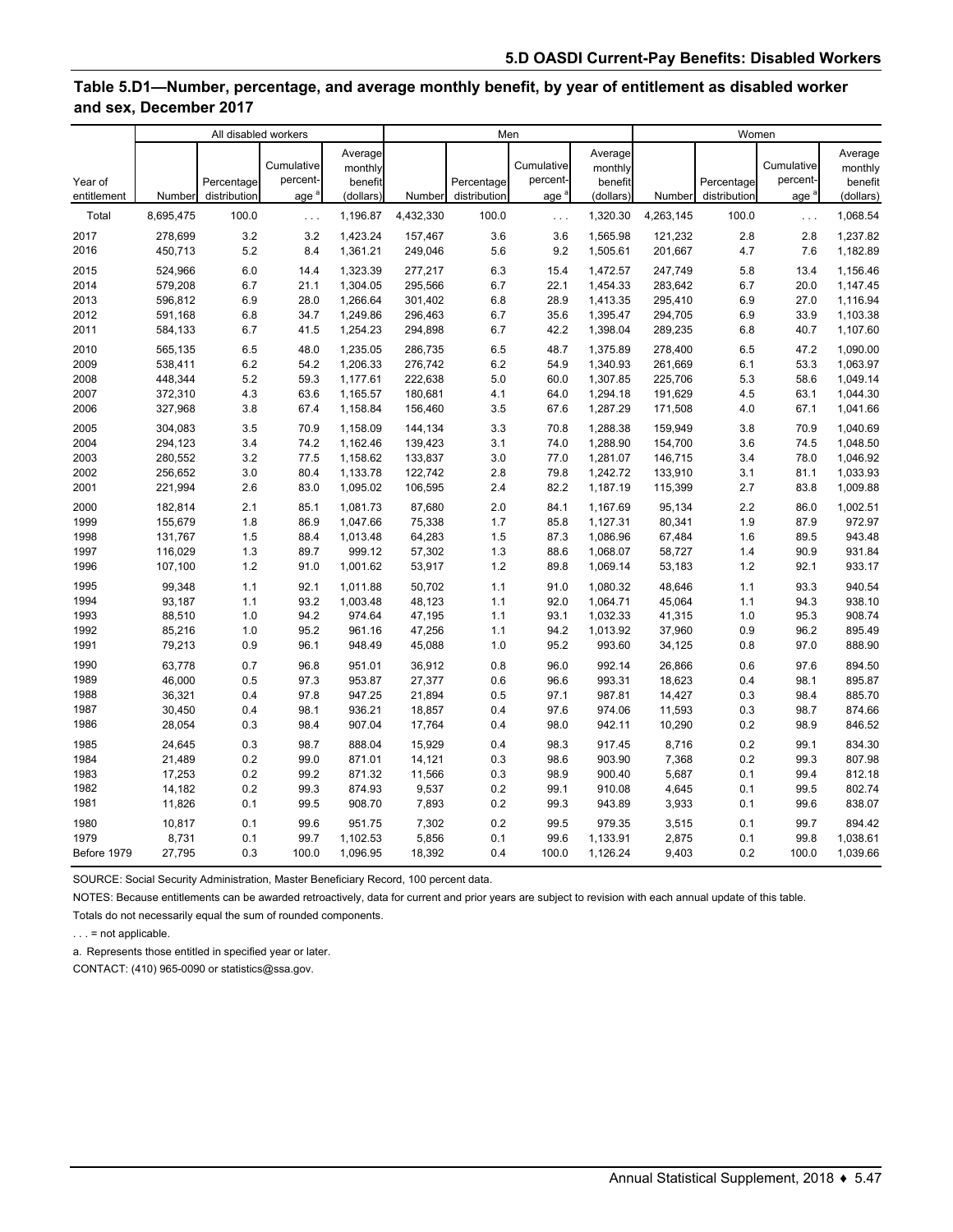### **Table 5.D2—Number and percentage distribution, by monthly benefit and sex, December 2017**

|                           | Total     |         | Men       |         | Women     |         |  |
|---------------------------|-----------|---------|-----------|---------|-----------|---------|--|
| Monthly benefit (dollars) | Number    | Percent | Number    | Percent | Number    | Percent |  |
| All disabled workers      | 8,695,475 | 100.0   | 4,432,330 | 100.0   | 4,263,145 | 100.0   |  |
| Less than 300.00          | 111,487   | 1.3     | 39,909    | 0.9     | 71,578    | 1.7     |  |
| 300.00-349.90             | 81,237    | 0.9     | 29,382    | 0.7     | 51,855    | 1.2     |  |
| 350.00-399.90             | 96,585    | 1.1     | 34,668    | 0.8     | 61,917    | 1.5     |  |
| 400.00-449.90             | 114,221   | 1.3     | 41,729    | 0.9     | 72,492    | 1.7     |  |
| 450.00-499.90             | 121,417   | 1.4     | 43,173    | 1.0     | 78,244    | 1.8     |  |
| 500.00-549.90             | 130,244   | 1.5     | 46,560    | 1.1     | 83,684    | 2.0     |  |
| 550.00-599.90             | 140,680   | 1.6     | 51,006    | 1.2     | 89,674    | 2.1     |  |
| 600.00-649.90             | 171,117   | 2.0     | 65,263    | 1.5     | 105,854   | 2.5     |  |
| 650.00-699.90             | 204,755   | 2.4     | 80,039    | 1.8     | 124,716   | 2.9     |  |
| 700.00-749.90             | 254,128   | 2.9     | 99,166    | 2.2     | 154,962   | 3.6     |  |
| 750.00-799.90             | 420,072   | 4.8     | 158,593   | 3.6     | 261,479   | 6.1     |  |
| 800.00-849.90             | 446,258   | 5.1     | 173,002   | 3.9     | 273,256   | 6.4     |  |
| 850.00-899.90             | 441,136   | 5.1     | 177,665   | 4.0     | 263,471   | 6.2     |  |
| 900.00-949.90             | 428,649   | 4.9     | 180,229   | 4.1     | 248,420   | 5.8     |  |
| 950.00-999.90             | 408,612   | 4.7     | 178,557   | 4.0     | 230,055   | 5.4     |  |
| 1,000.00-1,049.90         | 390,813   | 4.5     | 176,822   | 4.0     | 213,991   | 5.0     |  |
| 1,050.00-1,099.90         | 368,979   | 4.2     | 173,318   | 3.9     | 195,661   | 4.6     |  |
| 1,100.00-1,149.90         | 349,408   | 4.0     | 170,437   | 3.8     | 178,971   | 4.2     |  |
| 1,150.00-1,199.90         | 326,161   | 3.8     | 164,340   | 3.7     | 161,821   | 3.8     |  |
| 1,200.00-1,249.90         | 306,015   | 3.5     | 159,097   | 3.6     | 146,918   | 3.4     |  |
| 1,250.00-1,299.90         | 285,499   | 3.3     | 153,179   | 3.5     | 132,320   | 3.1     |  |
| 1,300.00-1,349.90         | 264,013   | 3.0     | 146,219   | 3.3     | 117,794   | 2.8     |  |
| 1,350.00-1,399.90         | 245,120   | 2.8     | 139,543   | 3.1     | 105,577   | 2.5     |  |
| 1,400.00-1,449.90         | 224,672   | 2.6     | 131,918   | 3.0     | 92,754    | 2.2     |  |
| 1,450.00-1,499.90         | 208,238   | 2.4     | 125,511   | 2.8     | 82,727    | 1.9     |  |
| 1,500.00-1,549.90         | 192,002   | 2.2     | 118,379   | 2.7     | 73,623    | 1.7     |  |
| 1,550.00-1,599.90         | 177,345   | 2.0     | 112,258   | 2.5     | 65,087    | 1.5     |  |
| 1,600.00-1,649.90         | 161,560   | 1.9     | 104,075   | 2.3     | 57,485    | 1.3     |  |
| 1,650.00-1,699.90         | 147,086   | 1.7     | 96,006    | 2.2     | 51,080    | 1.2     |  |
| 1,700.00-1,749.90         | 136,938   | 1.6     | 90,852    | 2.0     | 46,086    | 1.1     |  |
| 1,750.00-1,799.90         | 128,604   | 1.5     | 86,530    | 2.0     | 42,074    | 1.0     |  |
| 1,800.00-1,849.90         | 117,447   | 1.4     | 79,921    | 1.8     | 37,526    | 0.9     |  |
| 1,850.00-1,899.90         | 105,163   | 1.2     | 72,623    | 1.6     | 32,540    | 0.8     |  |
| 1,900.00-1,949.90         | 95,733    | 1.1     | 66,462    | 1.5     | 29,271    | 0.7     |  |
| 1,950.00-1,999.90         | 88,673    | 1.0     | 61,844    | 1.4     | 26,829    | 0.6     |  |
| 2,000.00-2,049.90         | 82,840    | 1.0     | 58,106    | 1.3     | 24,734    | 0.6     |  |
| 2,050.00-2,099.90         | 92,144    | 1.1     | 65,264    | 1.5     | 26,880    | 0.6     |  |
| 2,100.00-2,149.90         | 105,273   | 1.2     | 75,705    | 1.7     | 29,568    | 0.7     |  |
| 2,150.00-2,199.90         | 94,809    | 1.1     | 69,464    | 1.6     | 25,345    | 0.6     |  |
| 2,200.00-2,249.90         | 81,869    | 0.9     | 61,072    | 1.4     | 20,797    | 0.5     |  |
| 2,250.00-2,299.90         | 68,541    | 0.8     | 51,844    | 1.2     | 16,697    | 0.4     |  |
| 2,300.00-2,349.90         | 57,028    | 0.7     | 43,776    | 1.0     | 13,252    | 0.3     |  |
| 2,350.00-2,399.90         | 47,439    | 0.5     | 36,994    | 0.8     | 10,445    | 0.2     |  |
| 2,400.00-2,449.90         | 39,578    | 0.5     | 31,178    | 0.7     | 8,400     | 0.2     |  |
| 2,450.00-2,499.90         | 32,950    | 0.4     | 26,280    | 0.6     | 6,670     | 0.2     |  |
| 2,500.00-2,549.90         | 27,709    | 0.3     | 22,288    | 0.5     | 5,421     | 0.1     |  |
| 2,550.00-2,599.90         | 23,104    | 0.3     | 18,813    | 0.4     | 4,291     | 0.1     |  |
| 2,600.00 or more          | 52,124    | 0.6     | 43,271    | 1.0     | 8,853     | 0.2     |  |
| Average benefit (dollars) | 1,196.87  |         | 1,320.30  |         | 1,068.54  |         |  |

SOURCE: Social Security Administration, Master Beneficiary Record, 100 percent data.

NOTE: Totals do not necessarily equal the sum of rounded components.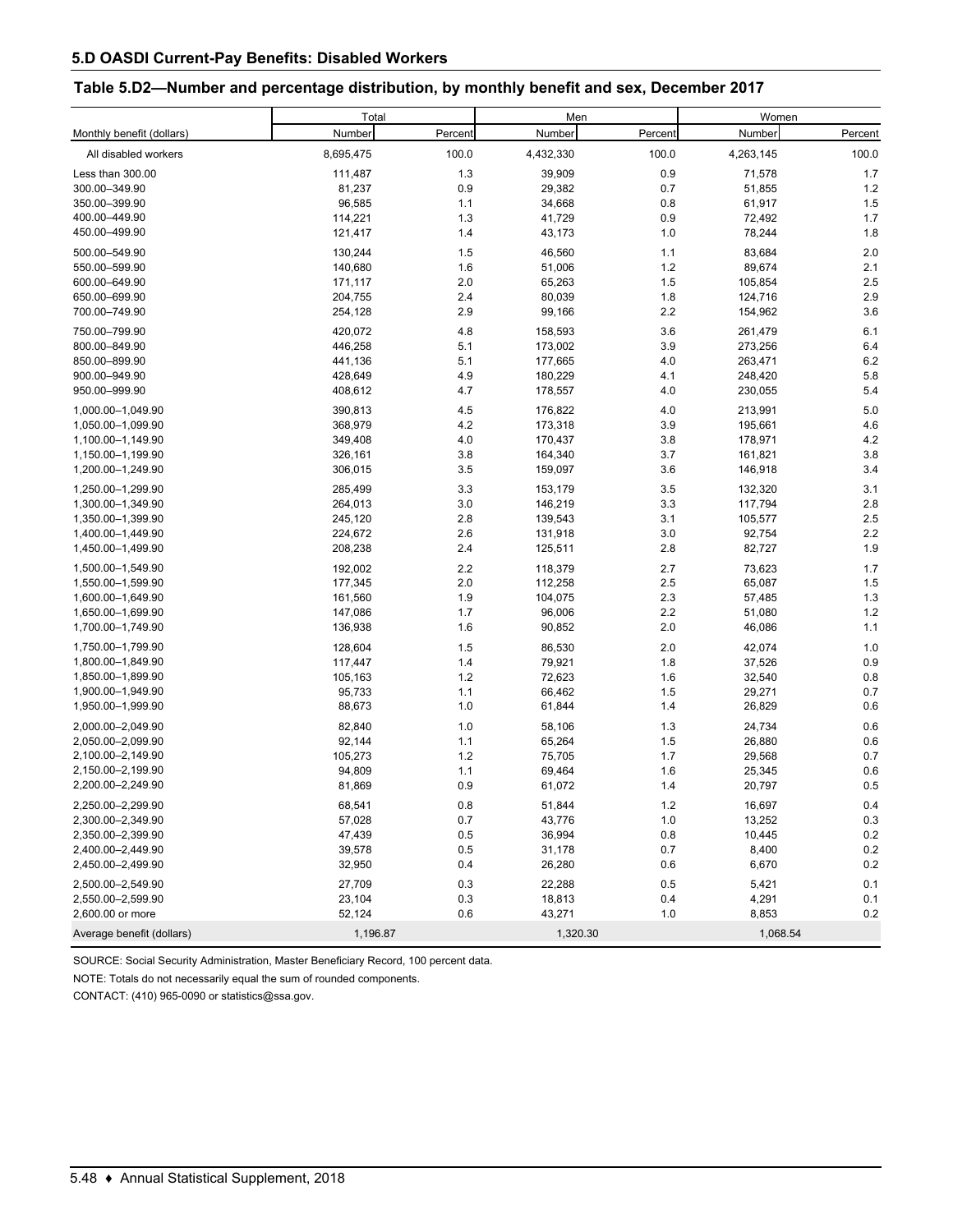### **Table 5.D3—Number and total monthly benefits, by sex, December 1957–2017, selected years**

|      | All disabled workers |                        | Men       |                        | Women     |                        |  |
|------|----------------------|------------------------|-----------|------------------------|-----------|------------------------|--|
|      |                      | Total monthly benefits |           | Total monthly benefits |           | Total monthly benefits |  |
| Year | Number               | (thousands of dollars) | Number    | (thousands of dollars) | Number    | (thousands of dollars) |  |
| 1957 | 149,850              | 10,904                 | 121.172   | 8,903                  | 28,678    | 2,001                  |  |
| 1958 | 237,719              | 19,516                 | 189,883   | 16,138                 | 47,836    | 3,378                  |  |
| 1959 | 334,443              | 29,765                 | 264,201   | 24,417                 | 70,242    | 5,348                  |  |
| 1960 | 455.371              | 40.668                 | 356,277   | 33.034                 | 99,094    | 7,633                  |  |
| 1965 | 988,074              | 96,599                 | 734,047   | 74,946                 | 254,027   | 21,656                 |  |
| 1970 | 1,492,948            | 196,010                | 1,068,986 | 148,194                | 423,962   | 47,819                 |  |
| 1975 | 2,488,774            | 562,180                | 1,710,923 | 418,013                | 777,851   | 144,167                |  |
| 1980 | 2,858,680            | 1,059,792              | 1,928,030 | 784,266                | 930,650   | 275,525                |  |
| 1985 | 2,656,638            | 1,285,375              | 1,784,750 | 953,156                | 871,888   | 332,219                |  |
| 1986 | 2,728,463            | 1,331,144              | 1,826,835 | 985,003                | 901,628   | 346,141                |  |
| 1987 | 2,785,859            | 1,415,811              | 1,857,172 | 1,044,647              | 928,687   | 371,165                |  |
| 1988 | 2,830,284            | 1,498,637              | 1,876,878 | 1,101,675              | 953,406   | 396,962                |  |
| 1989 | 2,895,364            | 1,609,780              | 1,906,379 | 1,176,403              | 988,985   | 433,376                |  |
| 1990 | 3,011,294            | 1,768,313              | 1,967,408 | 1,283,579              | 1,043,886 | 484,735                |  |
| 1991 | 3,194,938            | 1,946,823              | 2,067,777 | 1,401,006              | 1,127,161 | 545,817                |  |
| 1992 | 3,467,783            | 2,171,080              | 2,219,789 | 1,546,924              | 1,247,994 | 624,156                |  |
| 1993 | 3,725,966            | 2,390,829              | 2,357,332 | 1,685,025              | 1,368,634 | 705,804                |  |
| 1994 | 3,962,954            | 2,620,982              | 2,473,061 | 1,824,195              | 1,489,893 | 796,787                |  |
| 1995 | 4,185,263            | 2,853,365              | 2,568,359 | 1,956,168              | 1,616,904 | 897,197                |  |
| 1996 | 4,385,623            | 3,087,223              | 2,644,454 | 2,083,123              | 1,741,169 | 1,004,100              |  |
| 1997 | 4,508,134            | 3,252,919              | 2,666,486 | 2,158,017              | 1,841,648 | 1,094,902              |  |
| 1998 | 4,698,319            | 3,444,259              | 2,737,296 | 2,252,129              | 1,961,023 | 1,192,130              |  |
| 1999 | 4,879,455            | 3,679,691              | 2,801,163 | 2,371,141              | 2,078,292 | 1,308,550              |  |
| 2000 | 5,042,334            | 3,965,304              | 2,856,411 | 2,521,252              | 2,185,923 | 1,444,052              |  |
| 2001 | 5,274,183            | 4,295,600              | 2,951,833 | 2,697,162              | 2,322,350 | 1,598,438              |  |
| 2002 | 5,543,981            | 4,625,445              | 3,070,001 | 2,872,308              | 2,473,980 | 1,753,137              |  |
| 2003 | 5,873,673            | 5,060,493              | 3,224,624 | 3,114,704              | 2,649,049 | 1,945,789              |  |
| 2004 | 6,198,271            | 5,542,045              | 3,373,723 | 3,381,312              | 2,824,548 | 2,160,733              |  |
| 2005 | 6,518,989            | 6,114,705              | 3,517,259 | 3,697,352              | 3,001,730 | 2,417,352              |  |
| 2006 | 6,806,918            | 6,655,048              | 3,643,121 | 3,998,054              | 3,163,797 | 2,656,994              |  |
| 2007 | 7,098,723            | 7,127,082              | 3,773,912 | 4,249,072              | 3,324,811 | 2,878,010              |  |
| 2008 | 7,426,691            | 7,895,536              | 3,924,524 | 4,672,826              | 3,502,167 | 3,222,710              |  |
| 2009 | 7,788,013            | 8,288,762              | 4,100,400 | 4,877,052              | 3,687,613 | 3,411,709              |  |
| 2010 | 8,203,951            | 8,759,959              | 4,309,685 | 5,133,213              | 3,894,266 | 3,626,747              |  |
| 2011 | 8,575,544            | 9,523,184              | 4,493,811 | 5,557,599              | 4,081,733 | 3,965,585              |  |
| 2012 | 8,826,591            | 9,977,027              | 4,606,044 | 5,786,094              | 4,220,547 | 4,190,933              |  |
| 2013 | 8,940,950            | 10,250,098             | 4,642,134 | 5,902,109              | 4,298,816 | 4,347,989              |  |
| 2014 | 8,954,518            | 10,435,524             | 4,627,675 | 5,970,611              | 4,326,843 | 4,464,913              |  |
| 2015 | 8,909,430            | 10,386,494             | 4,581,300 | 5,903,968              | 4,328,130 | 4,482,526              |  |
| 2016 | 8,808,736            | 10,316,342             | 4,510,579 | 5,833,914              | 4,298,157 | 4,482,428              |  |
| 2017 | 8,695,475            | 10,407,363             | 4,432,330 | 5,852,020              | 4,263,145 | 4,555,343              |  |

SOURCE: Social Security Administration, Master Beneficiary Record, 100 percent data.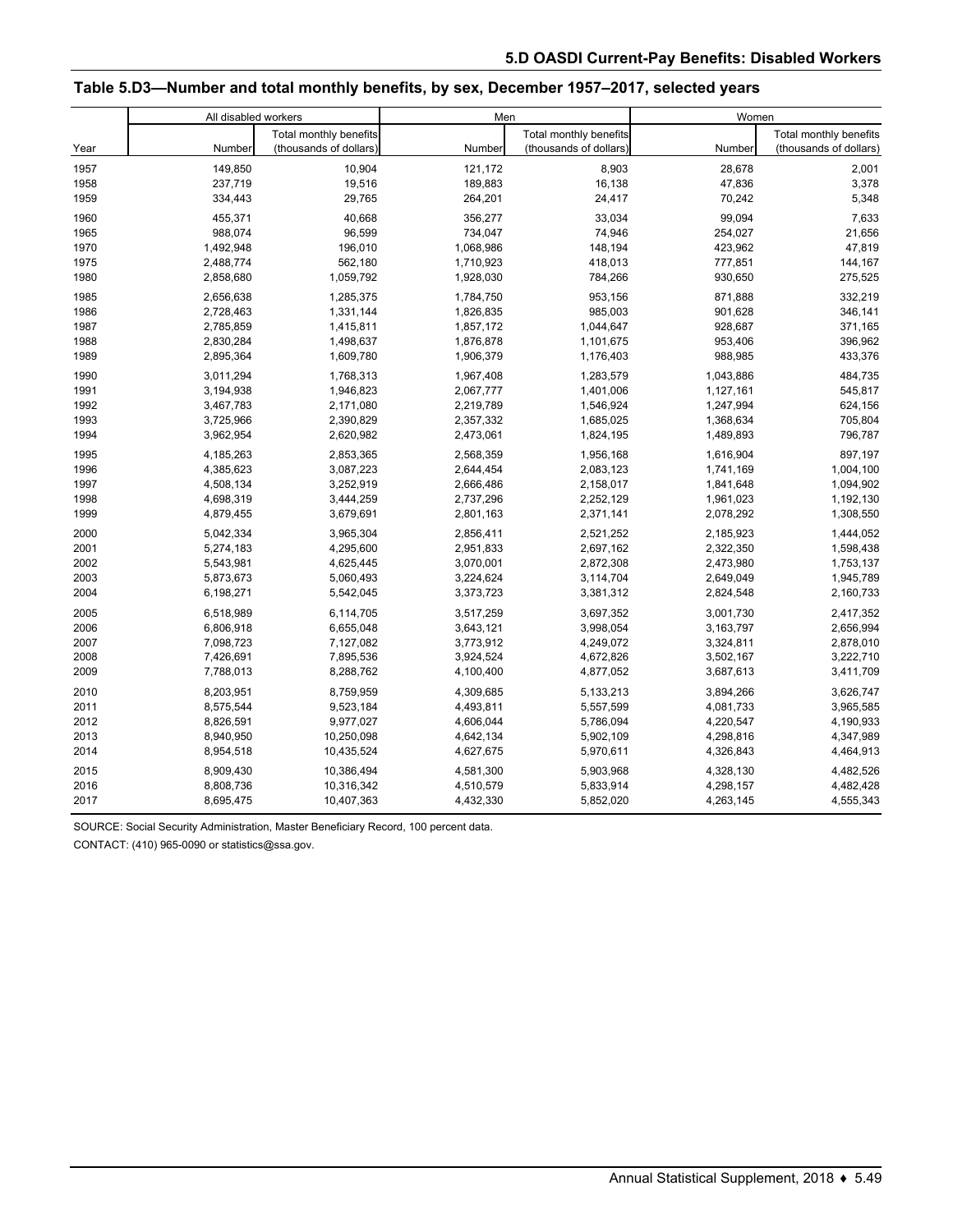# **Table 5.D4—Number, average age, and percentage distribution, by sex and age, December 1957–2017, selected years**

|              | Number         |              | Percentage distribution     |            |                      |            |              |              |              |              |
|--------------|----------------|--------------|-----------------------------|------------|----------------------|------------|--------------|--------------|--------------|--------------|
| Year         | (thousands)    |              | Average age Total, all ages | Under 30   | $30 - 39$            | $40 - 44$  | $45 - 49$    | $50 - 54$    | $55 - 59$    | 60-FRA       |
|              |                |              |                             |            | Men                  |            |              |              |              |              |
|              |                |              |                             |            |                      |            |              |              |              |              |
| 1957         | 121<br>190     | 59.4         | 100.0                       | $\cdots$   | $\sim$ $\sim$ $\sim$ | $\cdots$   | $\cdots$     | 18.5         | 29.9         | 51.6         |
| 1958         | 264            | 59.5<br>59.3 | 100.0<br>100.0              | $\ldots$   |                      | $\cdots$   | $\ldots$     | 18.2         | 29.7         | 52.1<br>50.3 |
| 1959         |                |              |                             | $\cdots$   | $\sim$ $\sim$ $\sim$ | $\cdots$   | $\ldots$     | 19.0         | 30.7         |              |
| 1960         | 356            | 57.3         | 100.0                       | 0.5        | 3.3                  | 3.0        | 4.9          | 16.6         | 26.7         | 44.9         |
| 1965         | 734            | 54.4         | 100.0                       | 1.0        | 7.5                  | 7.6        | 10.4         | 15.4         | 24.7         | 33.3         |
| 1970         | 1,069          | 53.9         | 100.0                       | 3.3        | 6.8                  | 6.9        | 10.9         | 15.2         | 23.2         | 33.7         |
| 1975         | 1,711          | 53.5         | 100.0                       | 4.6        | 7.5                  | 6.2        | 9.7          | 15.8         | 23.2         | 33.0         |
| 1980         | 1,928          | 52.9         | 100.0                       | 4.1        | 9.6                  | 6.0        | 8.9          | 14.3         | 24.0         | 33.1         |
| 1985         | 1,785          | 51.9         | 100.0                       | 4.6        | 12.3                 | 7.3        | 8.6          | 12.9         | 21.4         | 32.9         |
| 1986         | 1,827          | 51.4         | 100.0                       | 4.9        | 13.3                 | 7.9        | 8.9          | 12.7         | 20.7         | 31.5         |
| 1987         | 1,857          | 51.1         | 100.0                       | 4.8        | 13.8                 | 8.5        | 9.4          | 12.5         | 20.1         | 30.8         |
| 1988         | 1,869          | 50.9         | 100.0                       | 4.7        | 14.3                 | 9.0        | 9.8          | 12.7         | 19.6         | 29.9         |
| 1989         | 1,906          | 50.7         | 100.0                       | 4.5        | 14.7                 | 9.6        | 10.3         | 12.7         | 19.4         | 28.8         |
| 1990         | 1,965          | 50.4         | 100.0                       | 4.5        | 15.2                 | 10.3       | 10.7         | 12.7         | 19.1         | 27.5         |
| 1991         | 2,066          | 50.1         | 100.0                       | 4.5        | 15.6                 | 10.7       | 11.2         | 13.0         | 18.6         | 26.4         |
| 1992         | 2,221          | 49.9         | 100.0                       | 4.6        | 16.0                 | 11.0       | 12.0         | 13.4         | 18.0         | 25.0         |
| 1993         | 2,358          | 49.6         | 100.0                       | 4.6        | 16.2                 | 11.2       | 12.3         | 13.9         | 17.9         | 23.9         |
| 1994         | 2,476          | 49.6         | 100.0                       | 4.3        | 16.1                 | 11.4       | 12.8         | 14.2         | 17.8         | 23.4         |
| 1995         | 2,573          | 49.7         | 100.0                       | 4.0        | 15.5                 | 11.5       | 13.4         | 14.5         | 18.0         | 23.2         |
| 1996         | 2,650          | 49.9         | 100.0                       | 3.6        | 14.8                 | 11.6       | 13.7         | 15.0         | 18.3         | 22.9         |
| 1997         | 2,671          | 50.2         | 100.0                       | 3.3        | 13.9                 | 11.6       | 13.6         | 15.7         | 18.9         | 23.0         |
| 1998         | 2,741          | 50.5         | 100.0                       | 3.1        | 13.3                 | 11.6       | 13.7         | 16.1         | 19.4         | 22.9         |
| 1999         | 2,802          | 50.6         | 100.0                       | 2.9        | 12.6                 | 11.6       | 13.8         | 16.7         | 19.7         | 22.9         |
| 2000         | 2,857          | 50.7         | 100.0                       | 2.8        | 11.8                 | 11.5       | 13.9         | 17.3         | 20.0         | 22.8         |
| 2001         | 2,952          | 50.9         | 100.0                       | 2.9        | 11.2                 | 11.1       | 14.0         | 17.4         | 20.5         | 23.0         |
| 2002         | 3,069          | 51.0         | 100.0                       | 3.1        | 10.5                 | 10.7       | 14.0         | 17.2         | 21.1         | 23.3         |
| 2003         | 3,226          | 51.3         | 100.0                       | 3.2        | 9.9                  | 10.4       | 13.8         | 17.1         | 21.4         | 24.2         |
| 2004         | 3,373          | 51.6         | 100.0                       | 3.2        | 9.4                  | 9.9        | 13.8         | 17.0         | 21.8         | 24.9         |
|              |                |              |                             |            |                      |            |              |              |              |              |
| 2005         | 3,517          | 51.9         | 100.0                       | 3.2        | 8.9                  | 9.4        | 13.5         | 17.0         | 22.4         | 25.7         |
| 2006         | 3,643          | 52.2<br>52.5 | 100.0                       | 3.1        | 8.5<br>8.2           | 8.9        | 13.2<br>12.8 | 17.0         | 22.4         | 27.0<br>28.6 |
| 2007         | 3,774<br>3,925 |              | 100.0                       | 3.1<br>3.1 |                      | 8.3        |              | 17.0         | 21.9         | 29.8         |
| 2008<br>2009 | 4,100          | 52.7<br>52.8 | 100.0<br>100.0              | 3.1        | 8.1<br>8.1           | 7.9<br>7.5 | 12.4<br>12.2 | 17.1<br>17.2 | 21.7<br>21.8 | 30.1         |
|              |                |              |                             |            |                      |            |              |              |              |              |
| 2010         | 4,310          | 52.9         | 100.0                       | 3.1        | 8.0                  | 7.3        | 11.8         | 17.3         | 22.1         | 30.4         |
| 2011         | 4,494          | 53.1         | 100.0                       | 3.0        | $7.9$                | 7.1        | 11.2         | 17.2         | 22.5         | 31.2         |
| 2012         | 4,606          | 53.3         | 100.0                       | 2.8        | 7.9                  | 6.9        | 10.7         | 17.0         | 23.1         | 31.7         |
| 2013         | 4,642          | 53.5         | 100.0                       | 2.6        | 7.9                  | 6.7        | 10.2         | 16.8         | 23.6         | 32.2         |
| 2014         | 4,628          | 53.7         | 100.0                       | 2.4        | 7.9                  | 6.4        | 9.8          | 16.4         | 24.1         | 33.1         |
| 2015         | 4,581          | 53.9         | 100.0                       | 2.1        | 7.8                  | 6.1        | 9.5          | 15.9         | 24.4         | 34.2         |
| 2016         | 4,511          | 54.2         | 100.0                       | 1.9        | 7.7                  | 5.8        | 9.2          | 15.2         | 24.5         | 35.7         |
| 2017         | 4,432          | 54.4         | 100.0                       | 1.9        | 7.5                  | 5.7        | 8.9          | 14.6         | 24.4         | 37.0         |
|              |                |              |                             |            |                      |            |              |              |              |              |

(Continued)